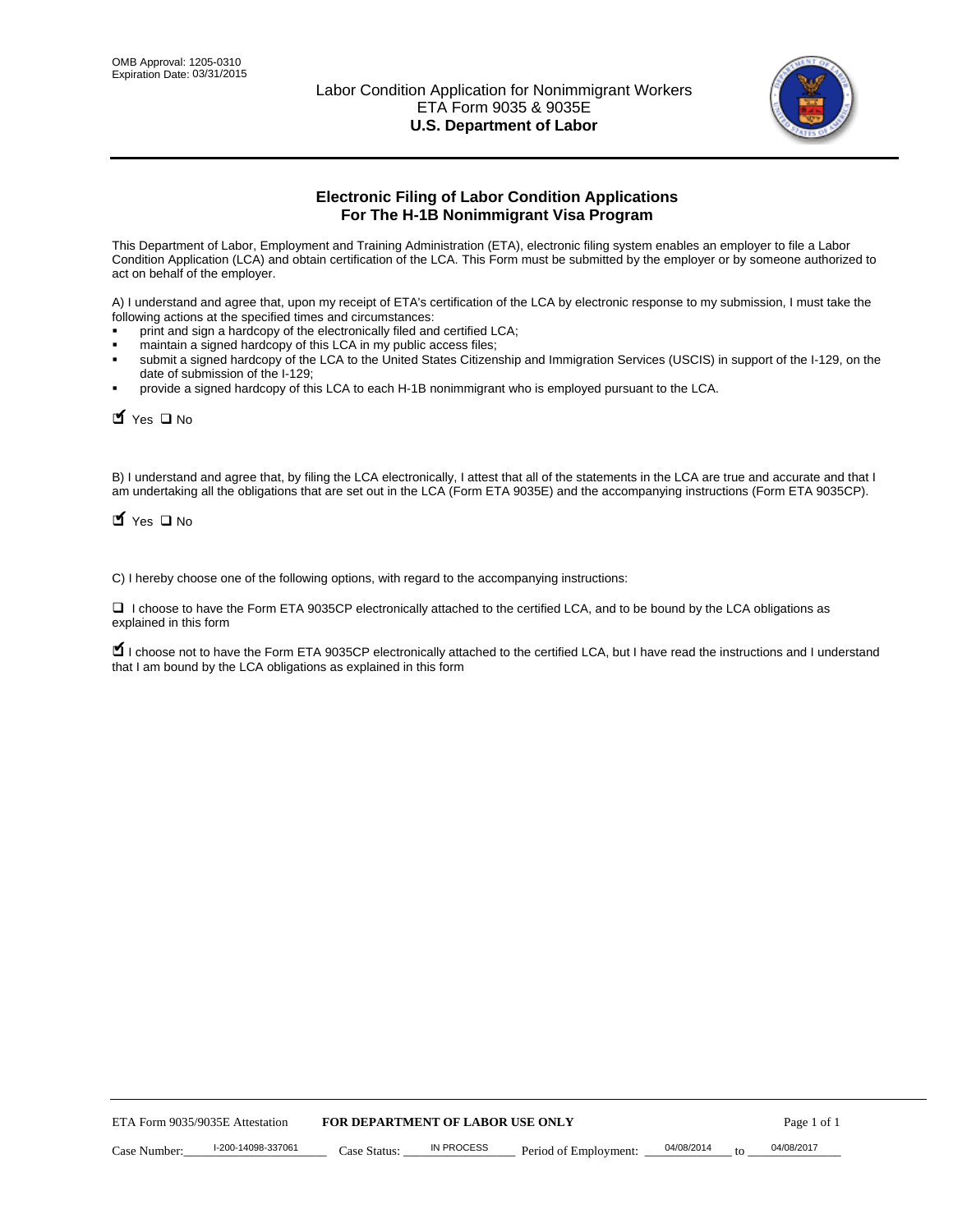# Labor Condition Application for Nonimmigrant Workers ETA Form 9035 & 9035E **U.S. Department of Labor**



*Please read and review the filing instructions carefully before completing the ETA Form 9035 or 9035E. A copy of the instructions can be found at http://www.foreignlaborcert.doleta.gov/. In accordance with Federal Regulations at 20 CFR 655.730(b), incomplete or obviously inaccurate Labor Condition Applications (LCAs) will not be certified by the Department of Labor. If the employer has received permission from the Administrator of the Office of Foreign Labor Certification to submit this form non-electronically, ALL required fields/items containing an asterisk ( \* ) must be completed as well as any fields/items where a response is conditional as indicated by the section ( § ) symbol.* 

# **A. Employment-Based Nonimmigrant Visa Information**

1. Indicate the type of visa classification supported by this application *(Write classification symbol)*: \*

## **B. Temporary Need Information**

| 1. Indicate the type of visa classification supported by this application (Write classification symbol): *                                                              |                                                                        |                                                 |                                              | $H-1B$                    |  |
|-------------------------------------------------------------------------------------------------------------------------------------------------------------------------|------------------------------------------------------------------------|-------------------------------------------------|----------------------------------------------|---------------------------|--|
| <b>B. Temporary Need Information</b>                                                                                                                                    |                                                                        |                                                 |                                              |                           |  |
| 1. Job Title *<br>PROGRAMMER/ANALYST                                                                                                                                    |                                                                        |                                                 |                                              |                           |  |
| 2. SOC (ONET/OES) code *                                                                                                                                                | 3. SOC (ONET/OES) occupation title *                                   |                                                 |                                              |                           |  |
| 15-1131                                                                                                                                                                 | <b>COMPUTER PROGRAMMERS</b>                                            |                                                 |                                              |                           |  |
| 4. Is this a full-time position? *                                                                                                                                      |                                                                        |                                                 | <b>Period of Intended Employment</b>         |                           |  |
| $\blacksquare$ Yes<br>$\square$ No                                                                                                                                      | 5. Begin Date *<br>04/08/2014<br>(mm/dd/yyyy)                          |                                                 | 6. End Date *<br>(mm/dd/yyyy)                | 04/08/2017                |  |
| 7. Worker positions needed/basis for the visa classification supported by this application                                                                              |                                                                        |                                                 |                                              |                           |  |
| Total Worker Positions Being Requested for Certification *<br>1                                                                                                         |                                                                        |                                                 |                                              |                           |  |
| Basis for the visa classification supported by this application<br>(indicate the total workers in each applicable category based on the total workers identified above) |                                                                        |                                                 |                                              |                           |  |
| 0<br>a. New employment *                                                                                                                                                |                                                                        | 0                                               | d. New concurrent employment *               |                           |  |
| b. Continuation of previously approved employment *<br>without change with the same employer                                                                            |                                                                        | 0                                               | e. Change in employer *                      |                           |  |
| 0<br>c. Change in previously approved employment *                                                                                                                      |                                                                        | 0                                               | f. Amended petition *                        |                           |  |
| C. Employer Information                                                                                                                                                 |                                                                        |                                                 |                                              |                           |  |
| 1. Legal business name *<br>MARLABS, INC                                                                                                                                |                                                                        |                                                 |                                              |                           |  |
| 2. Trade name/Doing Business As (DBA), if applicable N/A                                                                                                                |                                                                        |                                                 |                                              |                           |  |
| 3. Address 1 *<br>1 CORPORATE PLACE SOUTH                                                                                                                               |                                                                        |                                                 |                                              |                           |  |
| 4. Address 2<br>N/A                                                                                                                                                     |                                                                        |                                                 |                                              |                           |  |
| 5. City *<br><b>PISCATAWAY</b>                                                                                                                                          |                                                                        | $\overline{6. \quad \text{State}}^*_{\quad NJ}$ |                                              | 7. Postal code *<br>08854 |  |
| 8. Country *<br>UNITED STATES OF AMERICA                                                                                                                                |                                                                        | 9. Province<br>N/A                              |                                              |                           |  |
| 10. Telephone number * 7326941000                                                                                                                                       |                                                                        | 11. Extension $N/A$                             |                                              |                           |  |
| 12. Federal Employer Identification Number (FEIN from IRS) *<br>541816287                                                                                               |                                                                        | 541511                                          | 13. NAICS code (must be at least 4-digits) * |                           |  |
| ETA Form 9035/9035E                                                                                                                                                     |                                                                        |                                                 |                                              |                           |  |
| I-200-14098-337061<br>Case Number:                                                                                                                                      | <b>FOR DEPARTMENT OF LABOR USE ONLY</b><br>IN PROCESS<br>$Case$ Statue | Period of Employment:                           | 04/08/2014                                   | Page 1 of 5<br>04/08/2017 |  |

# **C. Employer Information**

| 1. Legal business name *<br>MARLABS, INC                     |                                              |                           |
|--------------------------------------------------------------|----------------------------------------------|---------------------------|
| 2. Trade name/Doing Business As (DBA), if applicable N/A     |                                              |                           |
| 3. Address 1 *<br>1 CORPORATE PLACE SOUTH                    |                                              |                           |
| 4. Address 2<br>N/A                                          |                                              |                           |
| 5. City *<br><b>PISCATAWAY</b>                               | 6. State *<br><b>NJ</b>                      | 7. Postal code *<br>08854 |
| 8. Country *                                                 | 9. Province                                  |                           |
| UNITED STATES OF AMERICA                                     | N/A                                          |                           |
| 10. Telephone number *<br>7326941000                         | 11. Extension<br>N/A                         |                           |
| 12. Federal Employer Identification Number (FEIN from IRS) * | 13. NAICS code (must be at least 4-digits) * |                           |
| 541816287                                                    | 541511                                       |                           |

# ETA Form 9035/9035E **FOR DEPARTMENT OF LABOR USE ONLY** Page 1 of 5<br>Case Number: 1-200-14098-337061 Case Status: IN PROCESS Period of Employment: 04/08/2014 to 04/08/2017

Case Number: 1-200-14098-337061 Case Status: IN PROCESS Period of Employment: 04/08/2014 to 04/08/2017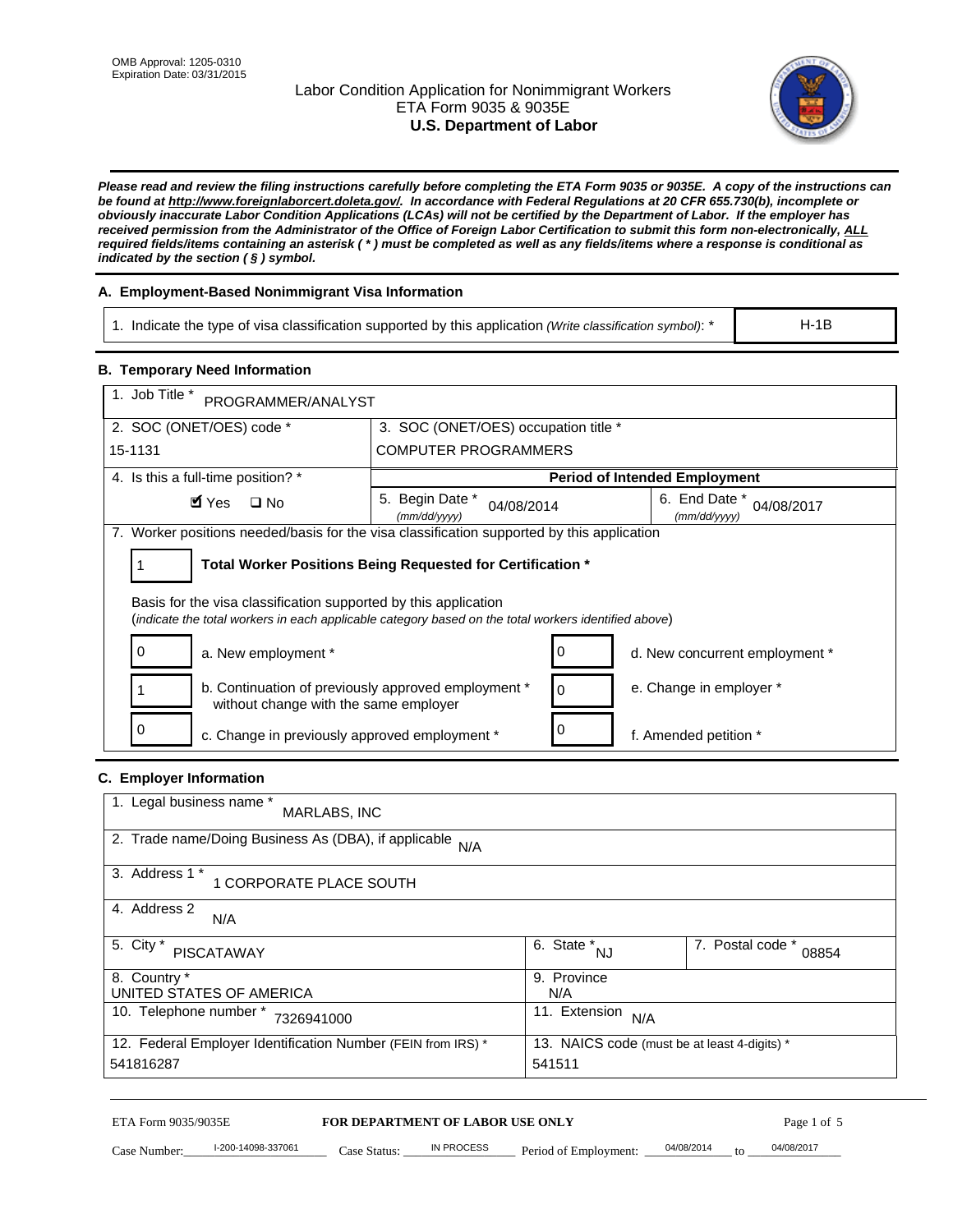

# **D. Employer Point of Contact Information**

**Important Note**: The information contained in this Section must be that of an employee of the employer who is authorized to act on behalf of the employer in labor certification matters. The information in this Section must be different from the agent or attorney information listed in Section E, unless the attorney is an employee of the employer.

| 1. Contact's last (family) name *                  | 2. First (given) name * |                                       | 3. Middle name(s) *       |  |  |
|----------------------------------------------------|-------------------------|---------------------------------------|---------------------------|--|--|
| <b>VIDYADHARAN</b>                                 | <b>SANJAY</b>           |                                       | N/A                       |  |  |
| 4. Contact's job title *<br><b>GENERAL COUNSEL</b> |                         |                                       |                           |  |  |
| 5. Address 1 *<br>1 CORPORATE PLACE SOUTH          |                         |                                       |                           |  |  |
| 6. Address 2<br>N/A                                |                         |                                       |                           |  |  |
| 7. City $*$<br>PISCATAWAY                          |                         | $\overline{8}$ . State *<br><b>NJ</b> | 9. Postal code *<br>08854 |  |  |
| 10. Country *<br>UNITED STATES OF AMERICA          |                         | 11. Province<br>N/A                   |                           |  |  |
| Extension<br>12. Telephone number *<br>13.         |                         | 14. E-Mail address                    |                           |  |  |
| 7326941000<br>1600                                 |                         | SANJAY@MARLABS.COM                    |                           |  |  |

## **E. Attorney or Agent Information (If applicable)**

| VIDYADHARAN                                                                                                                                         | SANJAY                           |                                           |                                          | N/A              |                                                      |             |
|-----------------------------------------------------------------------------------------------------------------------------------------------------|----------------------------------|-------------------------------------------|------------------------------------------|------------------|------------------------------------------------------|-------------|
| 4. Contact's job title * GENERAL COUNSEL                                                                                                            |                                  |                                           |                                          |                  |                                                      |             |
| 5. Address 1 * 1 CORPORATE PLACE SOUTH                                                                                                              |                                  |                                           |                                          |                  |                                                      |             |
| 6. Address 2<br>N/A                                                                                                                                 |                                  |                                           |                                          |                  |                                                      |             |
| 7. City * PISCATAWAY                                                                                                                                |                                  | $\overline{\phantom{a}}$ 8. State $^*$ NJ |                                          | 9. Postal code * | 08854                                                |             |
| 10. Country *<br>UNITED STATES OF AMERICA                                                                                                           |                                  | 11. Province<br>N/A                       |                                          |                  |                                                      |             |
| 12. Telephone number *<br>7326941000                                                                                                                | 13. Extension<br>1600            |                                           | 14. E-Mail address<br>SANJAY@MARLABS.COM |                  |                                                      |             |
| E. Attorney or Agent Information (If applicable)                                                                                                    |                                  |                                           |                                          |                  |                                                      |             |
| 1. Is the employer represented by an attorney or agent in the filing of this application? *<br>If "Yes", complete the remainder of Section E below. |                                  |                                           |                                          |                  | $\Box$ Yes                                           | <b>A</b> No |
| 2. Attorney or Agent's last (family) name §                                                                                                         | 3. First (given) name §          |                                           |                                          |                  | 4. Middle name(s) $\sqrt{s}$                         |             |
| N/A                                                                                                                                                 | N/A                              |                                           |                                          | N/A              |                                                      |             |
| 5. Address 1 $\frac{1}{9}$ N/A                                                                                                                      |                                  |                                           |                                          |                  |                                                      |             |
| 6. Address 2<br>N/A                                                                                                                                 |                                  |                                           |                                          |                  |                                                      |             |
| 7. City §<br>N/A                                                                                                                                    |                                  | 8. State §<br>N/A                         |                                          |                  | 9. Postal code §                                     |             |
| 10. Country §<br>N/A                                                                                                                                |                                  | 11. Province<br>N/A                       |                                          |                  |                                                      |             |
| 12. Telephone number §                                                                                                                              | 13. Extension                    | 14. E-Mail address                        |                                          |                  |                                                      |             |
| N/A                                                                                                                                                 | N/A                              | N/A                                       |                                          |                  |                                                      |             |
| 15. Law firm/Business name §                                                                                                                        |                                  |                                           | 16. Law firm/Business FEIN §             |                  |                                                      |             |
| N/A                                                                                                                                                 |                                  |                                           | N/A                                      |                  |                                                      |             |
| 17. State Bar number (only if attorney) §                                                                                                           |                                  |                                           | standing (only if attorney) §            |                  | 18. State of highest court where attorney is in good |             |
| N/A                                                                                                                                                 |                                  | N/A                                       |                                          |                  |                                                      |             |
| 19. Name of the highest court where attorney is in good standing (only if attorney) §                                                               |                                  |                                           |                                          |                  |                                                      |             |
| N/A                                                                                                                                                 |                                  |                                           |                                          |                  |                                                      |             |
|                                                                                                                                                     |                                  |                                           |                                          |                  |                                                      |             |
|                                                                                                                                                     |                                  |                                           |                                          |                  |                                                      |             |
|                                                                                                                                                     |                                  |                                           |                                          |                  |                                                      |             |
|                                                                                                                                                     |                                  |                                           |                                          |                  |                                                      |             |
|                                                                                                                                                     |                                  |                                           |                                          |                  |                                                      |             |
|                                                                                                                                                     |                                  |                                           |                                          |                  |                                                      |             |
|                                                                                                                                                     |                                  |                                           |                                          |                  |                                                      |             |
| ETA Form 9035/9035E                                                                                                                                 | FOR DEPARTMENT OF LABOR USE ONLY |                                           |                                          |                  | Page 2 of 5                                          |             |
| I-200-14098-337061                                                                                                                                  | <b>IN PROCESS</b>                |                                           |                                          | 04/08/2014       | 04/08/2017                                           |             |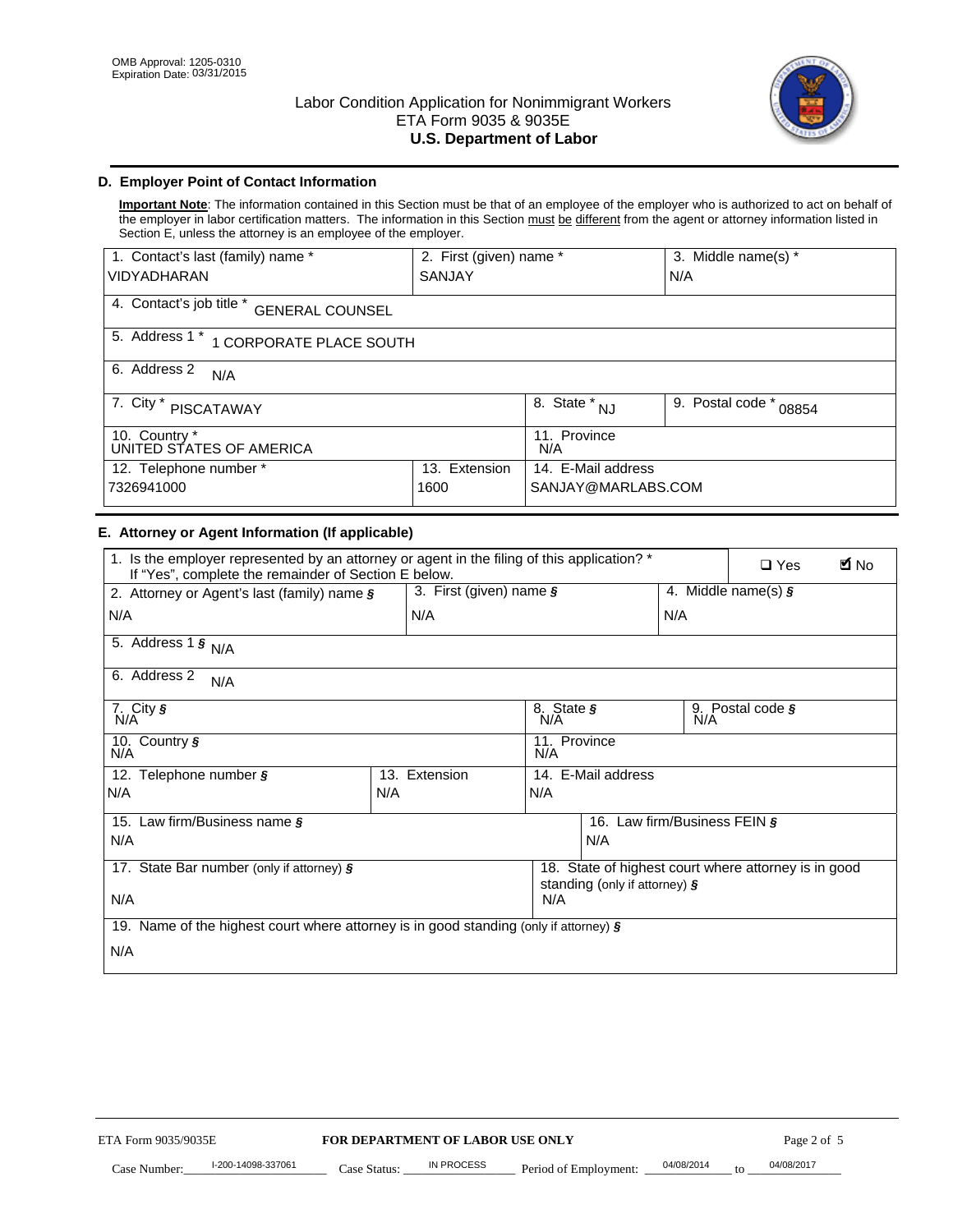# Labor Condition Application for Nonimmigrant Workers ETA Form 9035 & 9035E **U.S. Department of Labor**



| F. Rate of Pay              |                                          |
|-----------------------------|------------------------------------------|
| 1. Wage Rate (Required)     | 2. Per: (Choose only one) *              |
| 71300.00<br>From: \$<br>$*$ | □ Hour □ Week □ Bi-Weekly □ Month ■ Year |
| N/A<br>To: \$               |                                          |

## **G. Employment and Prevailing Wage Information**

#### *a. Place of Employment 1*

| From: \$                                                                                                                                                                                                                                                                                                                                                                                                                                                                                                                                                                                                                                                                                                                                                                                                                                                              | 71300.00<br>$\ast$                                                                                                                                                                                                                                                                                                                                                                                                                                                                                                                                                                        | $\Box$ Hour<br>$\Box$ Week                                 | $\Box$ Bi-Weekly                                      | $\blacksquare$ Year<br>$\Box$ Month |
|-----------------------------------------------------------------------------------------------------------------------------------------------------------------------------------------------------------------------------------------------------------------------------------------------------------------------------------------------------------------------------------------------------------------------------------------------------------------------------------------------------------------------------------------------------------------------------------------------------------------------------------------------------------------------------------------------------------------------------------------------------------------------------------------------------------------------------------------------------------------------|-------------------------------------------------------------------------------------------------------------------------------------------------------------------------------------------------------------------------------------------------------------------------------------------------------------------------------------------------------------------------------------------------------------------------------------------------------------------------------------------------------------------------------------------------------------------------------------------|------------------------------------------------------------|-------------------------------------------------------|-------------------------------------|
| To: $$$                                                                                                                                                                                                                                                                                                                                                                                                                                                                                                                                                                                                                                                                                                                                                                                                                                                               | N/A                                                                                                                                                                                                                                                                                                                                                                                                                                                                                                                                                                                       |                                                            |                                                       |                                     |
| G. Employment and Prevailing Wage Information<br>Important Note: It is important for the employer to define the place of intended employment with as much geographic specificity as possible<br>The place of employment address listed below must be a physical location and cannot be a P.O. Box. The employer may use this section<br>to identify up to three (3) physical locations and corresponding prevailing wages covering each location where work will be performed and<br>the electronic system will accept up to 3 physical locations and prevailing wage information. If the employer has received approval from the<br>Department of Labor to submit this form non-electronically and the work is expected to be performed in more than one location, an<br>attachment must be submitted in order to complete this section.<br>a. Place of Employment 1 |                                                                                                                                                                                                                                                                                                                                                                                                                                                                                                                                                                                           |                                                            |                                                       |                                     |
| 1. Address 1 *<br>9700 N.W. 112TH AVENUE                                                                                                                                                                                                                                                                                                                                                                                                                                                                                                                                                                                                                                                                                                                                                                                                                              |                                                                                                                                                                                                                                                                                                                                                                                                                                                                                                                                                                                           |                                                            |                                                       |                                     |
| 2. Address 2<br>N/A                                                                                                                                                                                                                                                                                                                                                                                                                                                                                                                                                                                                                                                                                                                                                                                                                                                   |                                                                                                                                                                                                                                                                                                                                                                                                                                                                                                                                                                                           |                                                            |                                                       |                                     |
| 3. City $*$<br>MIAMI, FL                                                                                                                                                                                                                                                                                                                                                                                                                                                                                                                                                                                                                                                                                                                                                                                                                                              |                                                                                                                                                                                                                                                                                                                                                                                                                                                                                                                                                                                           |                                                            | 4. County *<br>MIAMI-DADE COUNTY                      |                                     |
| 5. State/District/Territory *<br><b>FLORIDA</b>                                                                                                                                                                                                                                                                                                                                                                                                                                                                                                                                                                                                                                                                                                                                                                                                                       |                                                                                                                                                                                                                                                                                                                                                                                                                                                                                                                                                                                           |                                                            | 6. Postal code *<br>33178                             |                                     |
|                                                                                                                                                                                                                                                                                                                                                                                                                                                                                                                                                                                                                                                                                                                                                                                                                                                                       | Prevailing Wage Information (corresponding to the place of employment location listed above)                                                                                                                                                                                                                                                                                                                                                                                                                                                                                              |                                                            |                                                       |                                     |
| 7. Agency which issued prevailing wage $\zeta$<br>N/A                                                                                                                                                                                                                                                                                                                                                                                                                                                                                                                                                                                                                                                                                                                                                                                                                 |                                                                                                                                                                                                                                                                                                                                                                                                                                                                                                                                                                                           | N/A                                                        | 7a. Prevailing wage tracking number (if applicable) § |                                     |
| 8. Wage level *<br>$\Box$                                                                                                                                                                                                                                                                                                                                                                                                                                                                                                                                                                                                                                                                                                                                                                                                                                             | <b>M</b><br>$\Box$<br>III                                                                                                                                                                                                                                                                                                                                                                                                                                                                                                                                                                 | $\Box$ IV<br>$\Box$ N/A                                    |                                                       |                                     |
| 9. Prevailing wage *<br>\$                                                                                                                                                                                                                                                                                                                                                                                                                                                                                                                                                                                                                                                                                                                                                                                                                                            | 71240.00                                                                                                                                                                                                                                                                                                                                                                                                                                                                                                                                                                                  | 10. Per: (Choose only one) *<br>$\Box$ Hour<br>$\Box$ Week | □ Bi-Weekly                                           | ■ Year<br>$\Box$ Month              |
| 11. Prevailing wage source (Choose only one) *                                                                                                                                                                                                                                                                                                                                                                                                                                                                                                                                                                                                                                                                                                                                                                                                                        | <b>¤</b> OES<br><b>CBA</b>                                                                                                                                                                                                                                                                                                                                                                                                                                                                                                                                                                | <b>DBA</b><br>$\Box$                                       | □ SCA<br>□                                            | Other                               |
| 11a. Year source published *                                                                                                                                                                                                                                                                                                                                                                                                                                                                                                                                                                                                                                                                                                                                                                                                                                          | 11b. If "OES", and SWA/NPC did not issue prevailing wage OR "Other" in question 11,<br>specify source $\boldsymbol{\S}$                                                                                                                                                                                                                                                                                                                                                                                                                                                                   |                                                            |                                                       |                                     |
| 2013                                                                                                                                                                                                                                                                                                                                                                                                                                                                                                                                                                                                                                                                                                                                                                                                                                                                  | OFLC ONLINE DATA CENTER                                                                                                                                                                                                                                                                                                                                                                                                                                                                                                                                                                   |                                                            |                                                       |                                     |
| H. Employer Labor Condition Statements                                                                                                                                                                                                                                                                                                                                                                                                                                                                                                                                                                                                                                                                                                                                                                                                                                |                                                                                                                                                                                                                                                                                                                                                                                                                                                                                                                                                                                           |                                                            |                                                       |                                     |
| I Important Note: In order for your application to be processed, you MUST read Section H of the Labor Condition Application – General<br>Instructions Form ETA 9035CP under the heading "Employer Labor Condition Statements" and agree to all four (4) labor condition statements<br>summarized below:<br>(1) Wages: Pay nonimmigrants at least the local prevailing wage or the employer's actual wage, whichever is higher, and pay for non-<br>(2)<br>workers similarly employed.<br>(3)<br>employment.<br>(4)<br>1. I have read and agree to Labor Condition Statements 1, 2, 3, and 4 above and as fully explained in Section H<br>of the Labor Condition Application - General Instructions - Form ETA 9035CP. *                                                                                                                                               | productive time. Offer nonimmigrants benefits on the same basis as offered to U.S. workers.<br>Working Conditions: Provide working conditions for nonimmigrants which will not adversely affect the working conditions of<br>Strike, Lockout, or Work Stoppage: There is no strike, lockout, or work stoppage in the named occupation at the place of<br>Notice: Notice to union or to workers has been or will be provided in the named occupation at the place of employment. A copy of<br>this form will be provided to each nonimmigrant worker employed pursuant to the application. |                                                            |                                                       | <b>Ø</b> Yes<br>$\square$ No        |
| ETA Form 9035/9035E                                                                                                                                                                                                                                                                                                                                                                                                                                                                                                                                                                                                                                                                                                                                                                                                                                                   | <b>FOR DEPARTMENT OF LABOR USE ONLY</b>                                                                                                                                                                                                                                                                                                                                                                                                                                                                                                                                                   |                                                            |                                                       | Page 3 of 5                         |
| I-200-14098-337061<br>Case Number:                                                                                                                                                                                                                                                                                                                                                                                                                                                                                                                                                                                                                                                                                                                                                                                                                                    | <b>IN PROCESS</b><br>Case Status:                                                                                                                                                                                                                                                                                                                                                                                                                                                                                                                                                         | Period of Employment:                                      | 04/08/2014                                            | 04/08/2017                          |

#### **H. Employer Labor Condition Statements**

- (1) **Wages:** Pay nonimmigrants at least the local prevailing wage or the employer's actual wage, whichever is higher, and pay for nonproductive time. Offer nonimmigrants benefits on the same basis as offered to U.S. workers.
- (2) **Working Conditions:** Provide working conditions for nonimmigrants which will not adversely affect the working conditions of workers similarly employed.
- (3) **Strike, Lockout, or Work Stoppage:** There is no strike, lockout, or work stoppage in the named occupation at the place of employment.
- (4) **Notice:** Notice to union or to workers has been or will be provided in the named occupation at the place of employment. A copy of this form will be provided to each nonimmigrant worker employed pursuant to the application.

| 1. I have read and agree to Labor Condition Statements 1, 2, 3, and 4 above and as fully explained in Section H | $\blacksquare$ Yes $\square$ No |  |
|-----------------------------------------------------------------------------------------------------------------|---------------------------------|--|
| of the Labor Condition Application – General Instructions – Form ETA 9035CP. *                                  |                                 |  |

| ETA Form 9035/9035E |                    | <b>FOR DEPARTMENT OF LABOR USE ONLY</b> |            |                                  |           | Page 3 of 5 |
|---------------------|--------------------|-----------------------------------------|------------|----------------------------------|-----------|-------------|
| Case Number:        | l-200-14098-337061 | Case Status:                            | IN PROCESS | Period of Employment: 04/08/2014 | $10^{-1}$ | 04/08/2017  |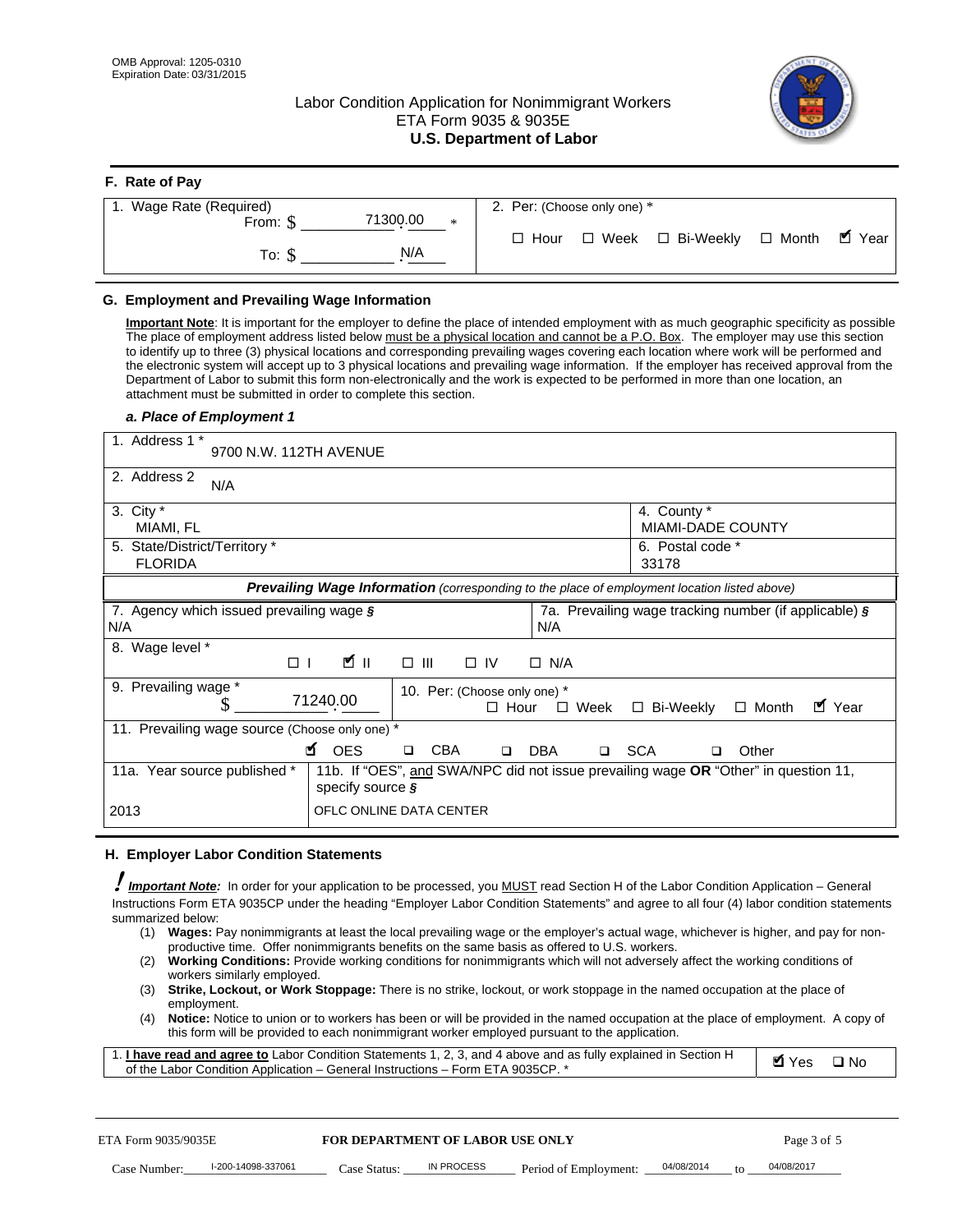

#### **I. Additional Employer Labor Condition Statements – H-1B Employers ONLY**

!**Important Note***:* In order for your H-1B application to be processed, you MUST read Section I – Subsection 1 of the Labor Condition Application – General Instructions Form ETA 9035CP under the heading "Additional Employer Labor Condition Statements" and answer the questions below.

#### *a. Subsection 1*

| 1. Is the employer H-1B dependent? $\S$                                                                                                                                                                                                 | Myes □ No                                     |  |
|-----------------------------------------------------------------------------------------------------------------------------------------------------------------------------------------------------------------------------------------|-----------------------------------------------|--|
| 2. Is the employer a willful violator? $\frac{1}{2}$                                                                                                                                                                                    | □ Yes ■No                                     |  |
| 3. If "Yes" is marked in questions I.1 and/or I.2, you must answer "Yes" or "No" regarding whether the<br>employer will use this application ONLY to support H-1B petitions or extensions of status for exempt H-1B<br>nonimmigrants? § | $\blacksquare$ Yes $\square$ No $\square$ N/A |  |

**If you marked "Yes" to questions I.1 and/or I.2 and "No" to question I.3, you MUST read Section I – Subsection 2 of the Labor Condition Application – General Instructions Form ETA 9035CP under the heading "Additional Employer Labor Condition Statements" and indicate your agreement to all three (3) additional statements summarized below.** 

#### *b. Subsection 2*

- A. **Displacement:** Non-displacement of the U.S. workers in the employer's workforce
- B. **Secondary Displacement:** Non-displacement of U.S. workers in another employer's workforce; and
- C. **Recruitment and Hiring:** Recruitment of U.S. workers and hiring of U.S. workers applicant(s) who are equally or better qualified than the H-1B nonimmigrant(s).

| 4. I have read and agree to Additional Employer Labor Condition Statements A, B, and C above and as fully                  |      |
|----------------------------------------------------------------------------------------------------------------------------|------|
| explained in Section I – Subsections 1 and 2 of the Labor Condition Application – General Instructions Form ETA $\Box$ Yes | ∩ N∩ |
| 9035CP. $\delta$                                                                                                           |      |

# **J. Public Disclosure Information**

!**Important Note***:* You must select from the options listed in this Section.

| Public disclosure information will be kept at: * | Employer's principal place of business<br>$\Box$ Place of employment |
|--------------------------------------------------|----------------------------------------------------------------------|
|--------------------------------------------------|----------------------------------------------------------------------|

#### **K. Declaration of Employer**

*By signing this form, I, on behalf of the employer, attest that the information and labor condition statements provided are true and accurate;*  that I have read sections H and I of the Labor Condition Application – General Instructions Form ETA 9035CP, and that I agree to comply with *the Labor Condition Statements as set forth in the Labor Condition Application – General Instructions Form ETA 9035CP and with the Department of Labor regulations (20 CFR part 655, Subparts H and I). I agree to make this application, supporting documentation, and other records available to officials of the Department of Labor upon request during any investigation under the Immigration and Nationality Act. Making fraudulent representations on this Form can lead to civil or criminal action under 18 U.S.C. 1001, 18 U.S.C. 1546, or other provisions of law.* 

| 1. Last (family) name of hiring or designated official *               | 2. First (given) name of hiring or designated official * | 3. Middle initial *                   |            |
|------------------------------------------------------------------------|----------------------------------------------------------|---------------------------------------|------------|
| <b>VIDYADHARAN</b>                                                     | <b>SANJAY</b>                                            | N/A                                   |            |
| 4. Hiring or designated official title *                               |                                                          |                                       |            |
| <b>GENERAL COUNSEL</b>                                                 |                                                          |                                       |            |
| 5. Signature *                                                         |                                                          | 6. Date signed *                      |            |
|                                                                        |                                                          |                                       |            |
|                                                                        |                                                          |                                       |            |
|                                                                        |                                                          |                                       |            |
|                                                                        |                                                          |                                       |            |
| FOR DEPARTMENT OF LABOR USE ONLY<br>ETA Form 9035/9035E<br>Page 4 of 5 |                                                          |                                       |            |
| I-200-14098-337061<br>Case Number<br>Case Status:                      | IN PROCESS<br>Period of Employment:                      | 04/08/2014<br>$\mathbf{f} \mathbf{O}$ | 04/08/2017 |